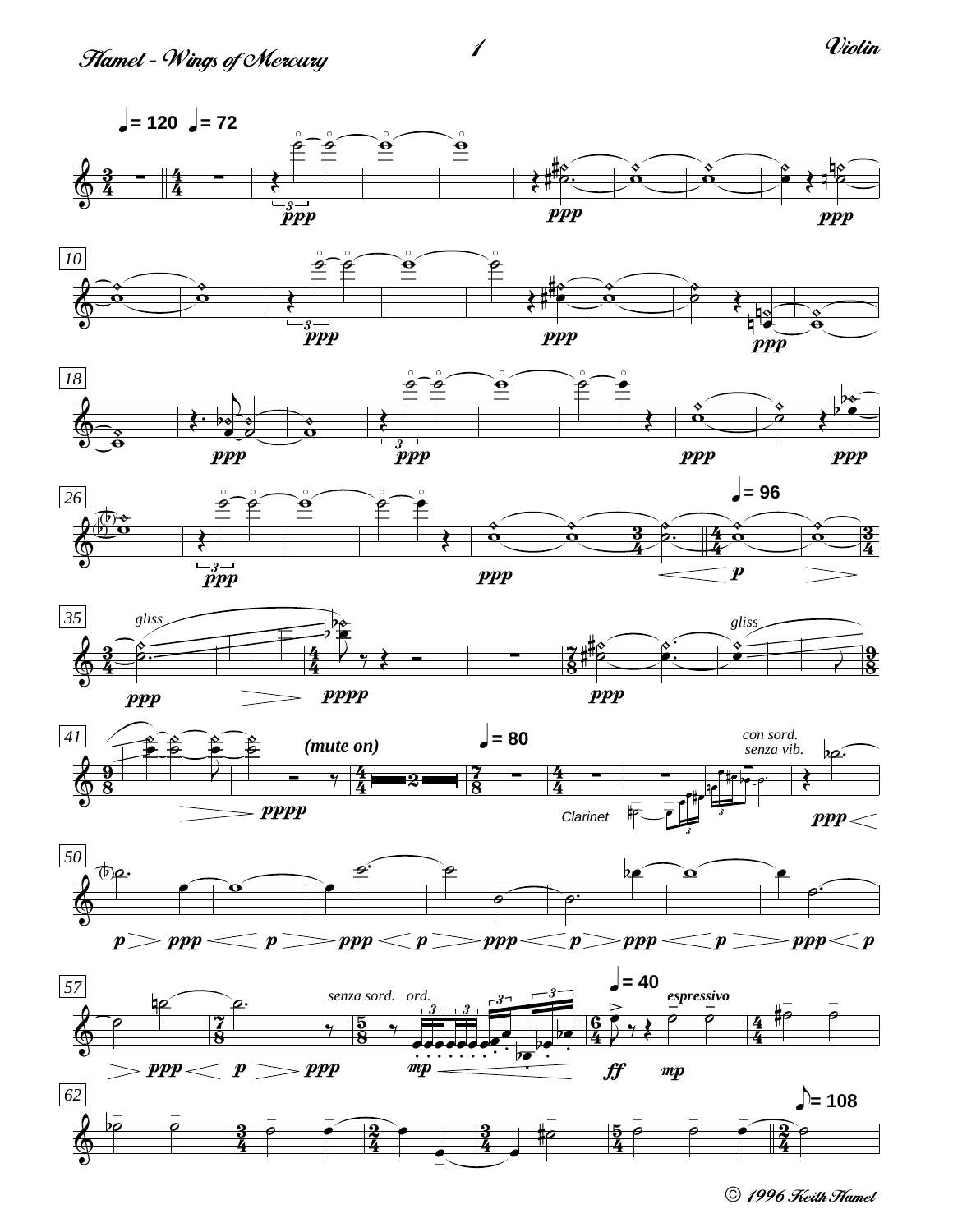

















 $\overline{\mathcal{L}}$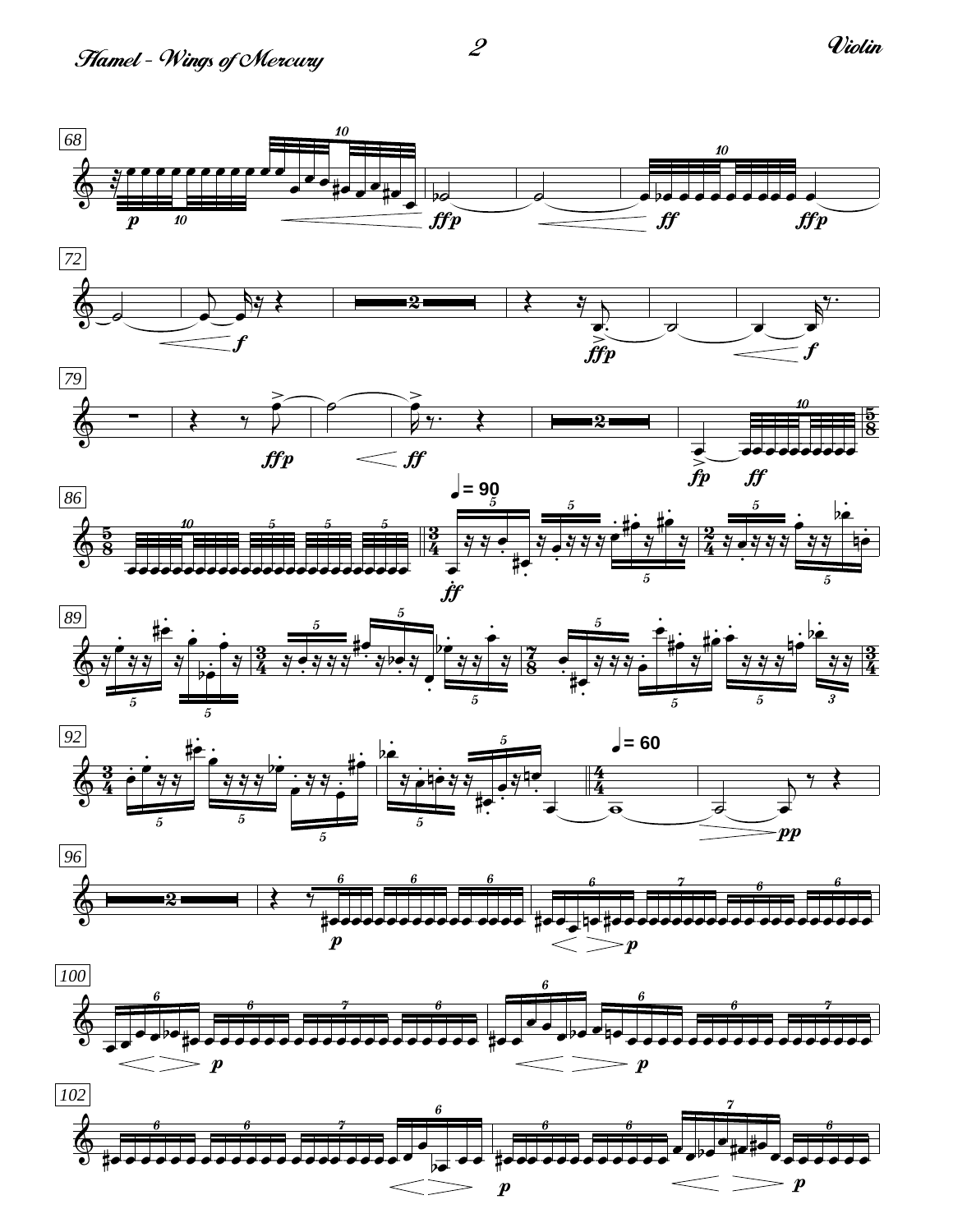

 **highest pitched string of the instrument.**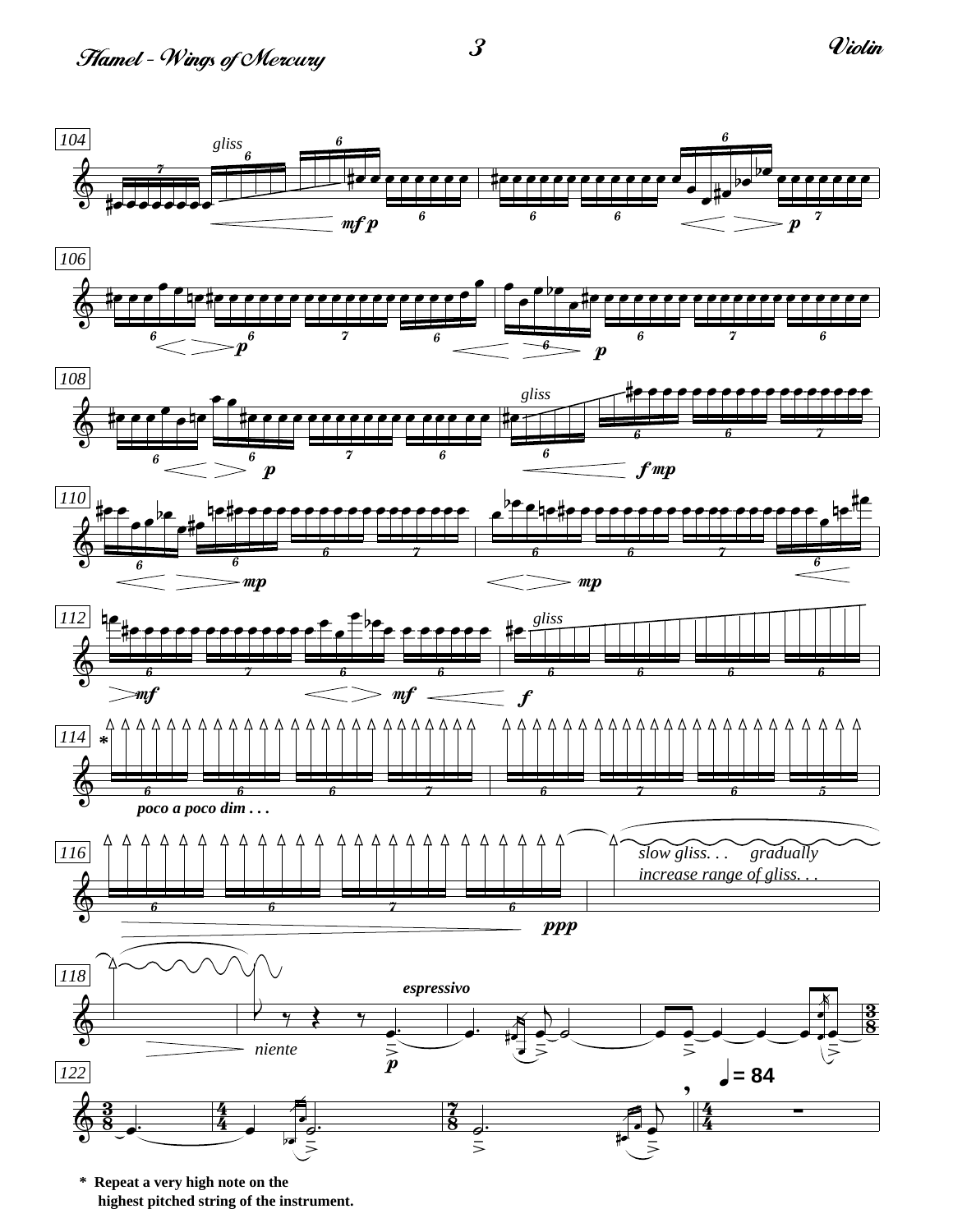

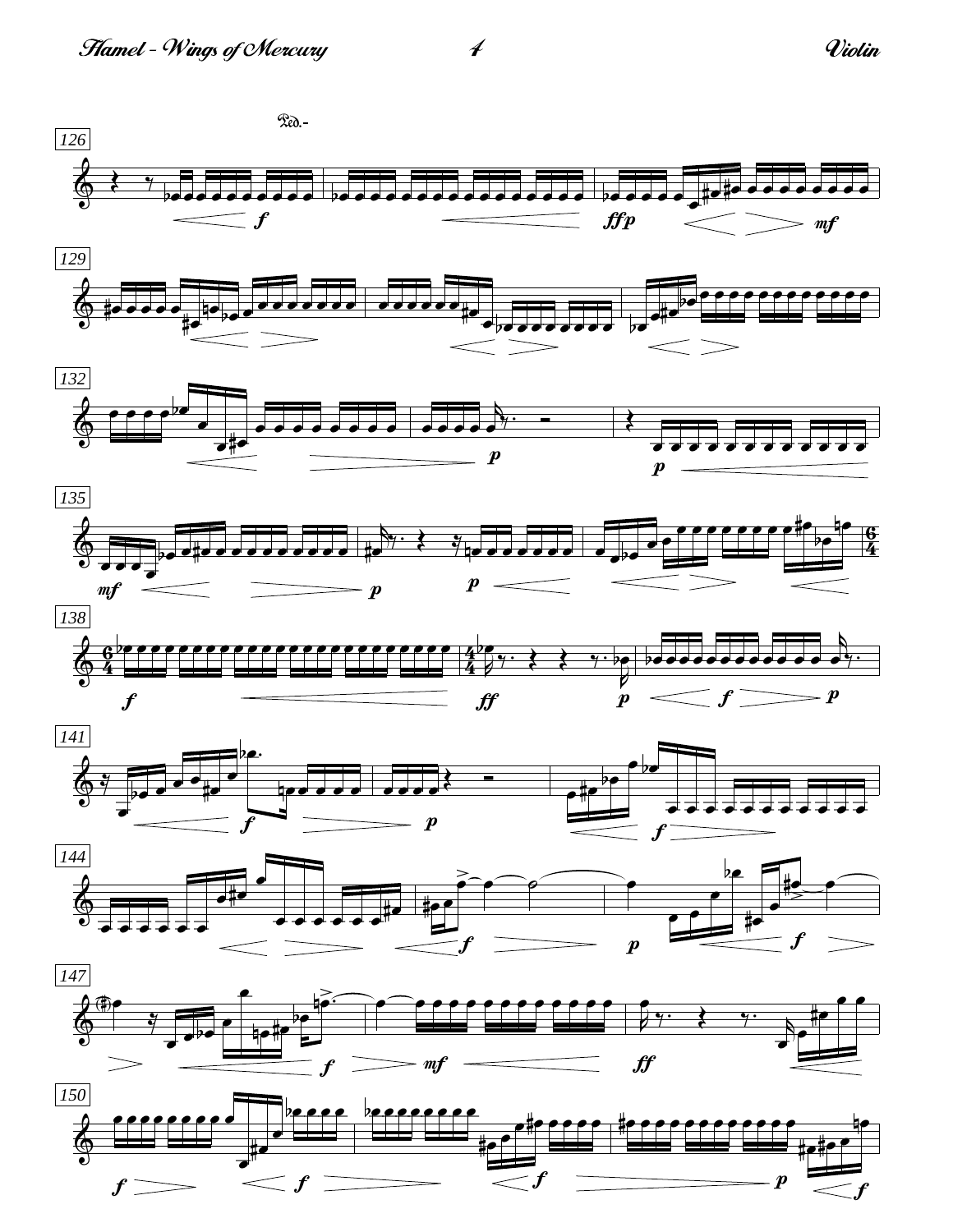















 $\mathcal{J}_{0}$